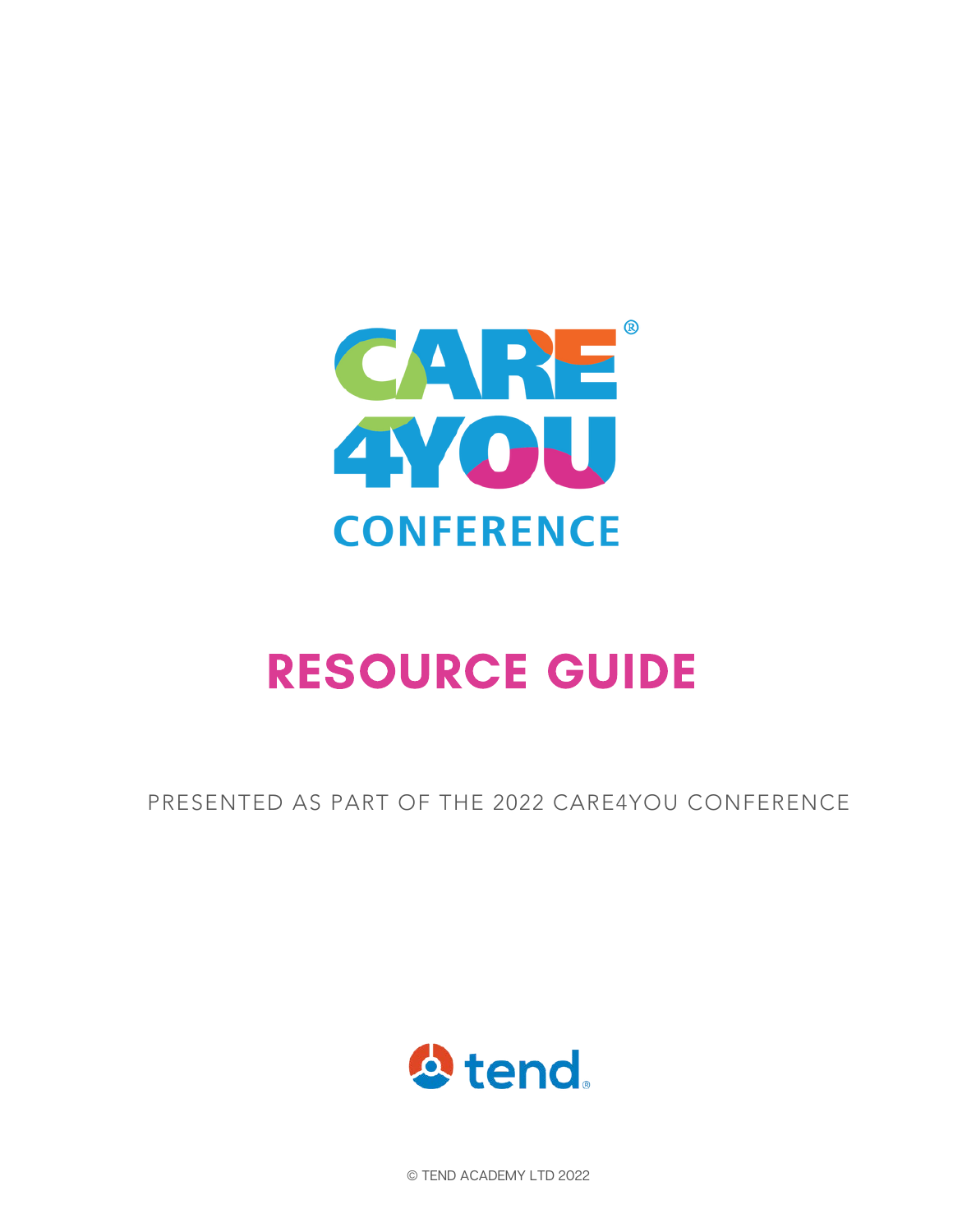# **CAREAVOL**



# Are You Okay? Processing the Psychological Impact of the Pandemic

PRESENTED BY FRANÇOISE MATHIEU, M. ED., RP

**ARTICLES** 

- Growth After Trauma [by Richard G. Tedeschi, Harvard Business Review](https://hbr.org/2020/07/growth-after-trauma)
- Recognize and Address Moral Distress, [American Association of Critical Care Nurses](https://www.aacn.org/~/media/aacn-website/clincial-resources/moral-distress/recognizing-addressing-moral-distress-quick-reference-guide.pdf)
- [This is a Marathon, Not a Sprint: Strategies to Address Wear & Tear in Helping](https://www.tendacademy.ca/marathon-not-sprint-covid19/) [Professionals during COVID-19](https://www.tendacademy.ca/marathon-not-sprint-covid19/) by Françoise Mathieu, TEND

#### BOOKS

- [The Burnout Epidemic: The Rise of Chronic Stress and How We Can Fix It](https://www.jennifer-moss.com/books) by Jennifer Moss, 2021
- [Deep Work: Rules for Focused Success in a Distracted World](https://www.calnewport.com/books/deep-work/) by Cal Newport, 2016
- [Reducing Secondary Traumatic Stress: Skills for Sustaining a Career in the Helping](https://www.routledge.com/Reducing-Secondary-Traumatic-Stress-Skills-for-Sustaining-a-Career-in-the/Miller/p/book/9780367494575) [Professions](https://www.routledge.com/Reducing-Secondary-Traumatic-Stress-Skills-for-Sustaining-a-Career-in-the/Miller/p/book/9780367494575) by Brian Miller, 2021

#### PODCASTS/AUDIO

- [Beyond Self Care with Francoise Mathieu,](https://www.thetraumatherapistproject.com/podcast/beyond-self-care-with-francoise-mathiue-med) M.Ed.. The Trauma Therapist Project
- [Loving Kindness Meditation,](https://ggia.berkeley.edu/practice/loving_kindness_meditation) Greater Good in Action
- [Pandemic Amnesia,](https://podcasts.apple.com/ca/podcast/pandemic-amnesia/id151485663?i=1000541647580) CBC Radio One, Ideas
- [This is a Marathon, Not a Sprint: Pacing Yourself Through the Pandemic,](https://www.buzzsprout.com/280046/3463774-this-is-a-marathon-not-a-sprint-pacing-yourself-through-the-pandemic) One in Ten
- [There is No One Magic Bullet with Françoise Mathieu,](https://www.psychhealthandsafetycanada.com/episodes/there-is-no-one-magic-bullet) Psychological Safety in the **Workplace**

#### VIDEOS

- [The Edge of Compassion with Françoise Mathieu, T](https://www.ted.com/talks/francoise_mathieu_the_edge_of_compassion)EDx Talk
- [Life After COVID Online Summit,](https://www.rickhanson.net/life-after-covid-free-online-summit/) RickHanson.net

#### **WEBSITES**

- [Community Response Table,](https://www.peelregion.ca/coronavirus/community-response-table) Region of Peel
- [Protein Data Bank,](https://pdb101.rcsb.org/) Research Collaboratory for Structural Bioinformatics (archive of 3D images of molecules)
- [TEND Resources, T](https://www.tendacademy.ca/resources/)END Academy
- [Workplace Strategies for Mental Health,](https://www.workplacestrategiesformentalhealth.com/) Canada Life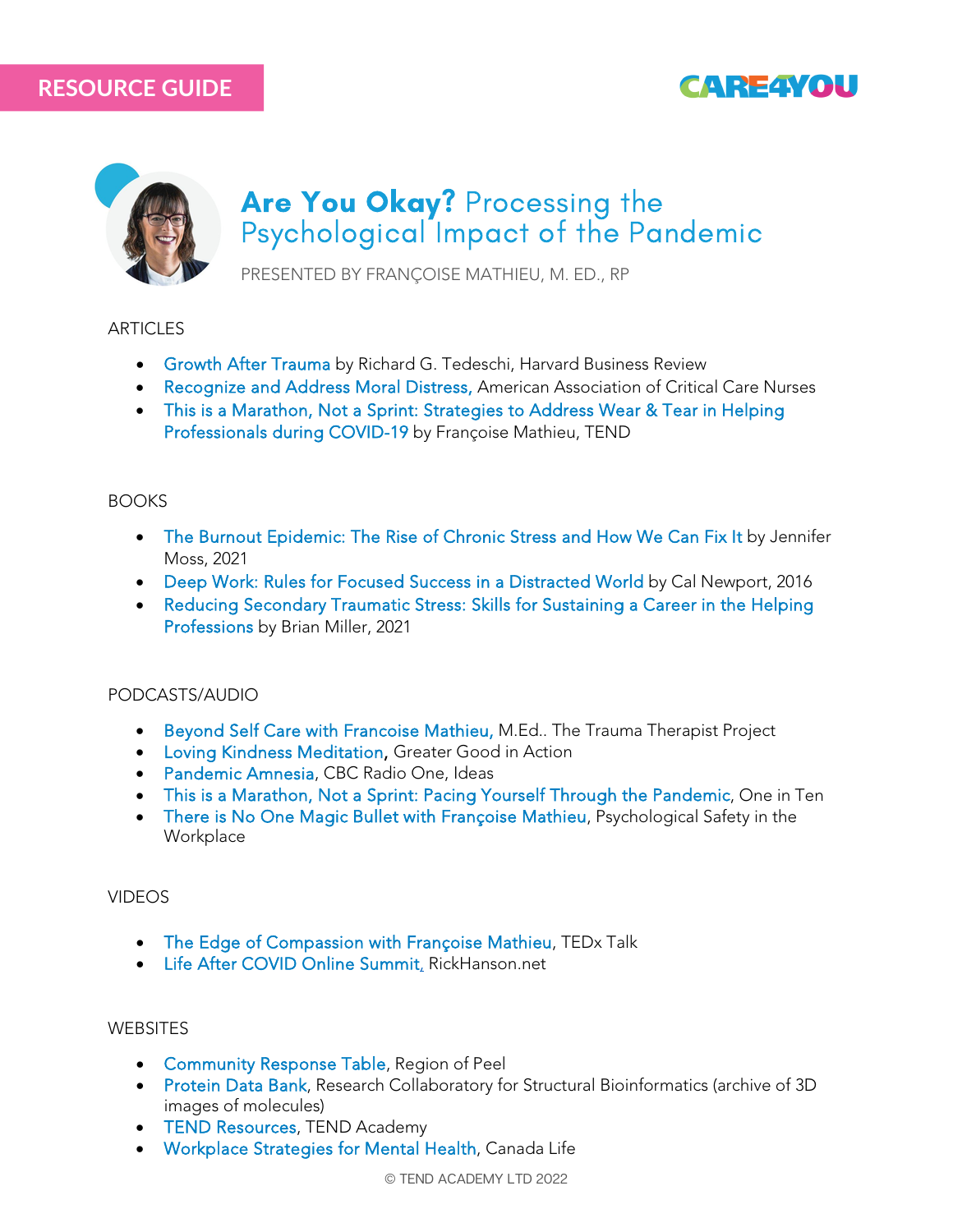



# Growing the Good: Using the Principles of Neuroplasticity to HEAL

PRESENTED BY DIANA TIKASZ, MSW, RSW

#### **ARTICLES**

- [Breathe, Reset, Refuel, Rinse, Repeat](https://www.tendacademy.ca/breathe-reset-refuel/) by Françoise Mathieu, TEND
- [Growth After Trauma](https://hbr.org/2020/07/growth-after-trauma) by Richard G. Tedeschi, Harvard Business Review

#### **BOOKS**

- [Buddha's Brain: The Practical Neuroscience of Happiness, Love, and Wisdom](https://www.rickhanson.net/books/buddhas-brain/) by Rick Hanson, 2009
- [Hardwiring Happiness: The New Brain Science of Contentment, Calm, and](https://www.rickhanson.net/books/hardwiring-happiness/) [Confidence](https://www.rickhanson.net/books/hardwiring-happiness/) by Rick Hanson, 2016

#### ONLINE COURSES

- [Positive Neuroplasticity Training,](https://courses.rickhanson.net/courses/the-positive-neuroplasticity-training) Rick Hanson.net (use the code CARE4YOU for 20% off)
- [Staying Grounded in Stressful Work,](https://www.tendacademy.ca/product/staying-grounded-in-stressful-work-online-course/) TEND (use the code CARE4YOU for 10% off)

#### PODCASTS/AUDIO

- [Beyond Self Care with Francoise Mathieu,](https://www.thetraumatherapistproject.com/podcast/beyond-self-care-with-francoise-mathiue-med) M. Ed.. The Trauma Therapist Project
- [Loving Kindness Meditation,](https://ggia.berkeley.edu/practice/loving_kindness_meditation) Greater Good in Action

#### VIDEOS

- [30 Minutes to Mindfulness with Phil Boissere,](https://www.youtube.com/watch?v=ad7HqXEc2Sc) TED Talk
- [Life After COVID Online Summit,](https://www.rickhanson.net/life-after-covid-free-online-summit/) RickHanson.net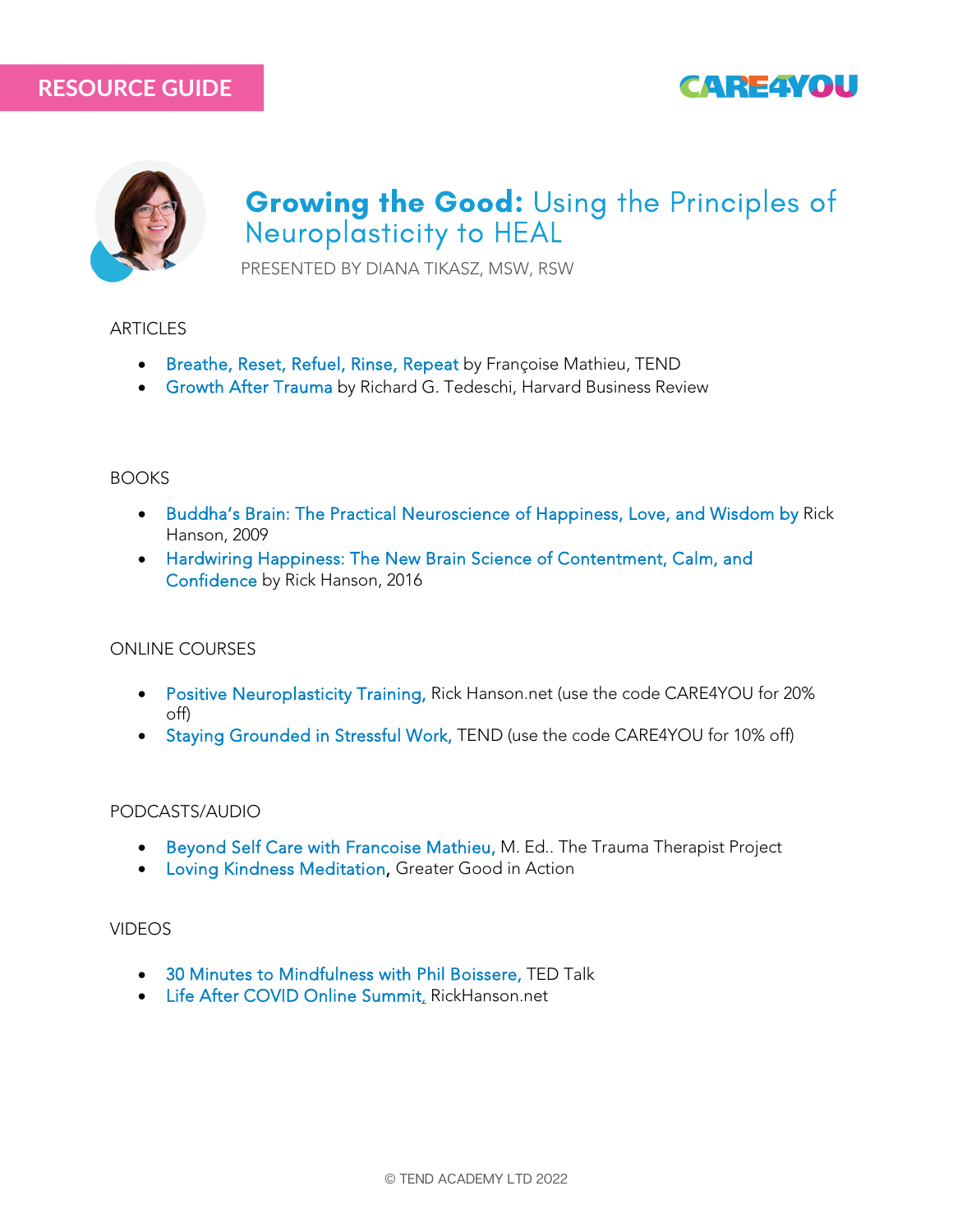



# Teaching What I Need to Learn: A Discussion with Scott Jones, Police Officer & Yoga Instructor

PRESENTED BY SCOTT JONES & FRANÇOISE MATHIEU, M. ED., RP

#### **ARTICLES**

• [Coming Home to Secondary Traumatic Stress](https://www.tendacademy.ca/coming-home-to-sts/) by Françoise Mathieu, TEND

#### **BOOKS**

- [Breath: The New Science of a Lost Art](https://www.mrjamesnestor.com/) by James Nestor, 2020
- [My Grandmother's Hands: Racialized Trauma and the Pathway to Mending Our](https://www.resmaa.com/merch) [Hearts and Bodies](https://www.resmaa.com/merch) by Resmaa Menakem, 2017
- [What Doesn't Kill Us: How Freezing Water, Extreme Altitude, and Environmental](https://www.chapters.indigo.ca/en-ca/books/what-doesnt-kill-us-how/9781635652413-item.html) [Conditioning Will Renew Our Lost Evolutionary Strength](https://www.chapters.indigo.ca/en-ca/books/what-doesnt-kill-us-how/9781635652413-item.html) by Scott Kearney, 2017

#### PODCASTS/AUDIO

• [Honouring Resilience: A Conversation with Supt. Scott Jones of the Edmonton](https://thetraumainformedlawyer.simplecast.com/episodes/honouring-resilience-a-conversation-with-supt-scott-jones-of-the-edmonton-police-service) [Police Service,](https://thetraumainformedlawyer.simplecast.com/episodes/honouring-resilience-a-conversation-with-supt-scott-jones-of-the-edmonton-police-service) The Trauma-Informed Lawyer, hosted by Myrna McCallum

#### VIDEOS

- [Feet on the Floor,](https://www.tendacademy.ca/feet-on-the-floor/) TEND
- [What PTSD Taught Me About Life with Jon Carson,](https://www.youtube.com/watch?v=yIjEgMm3RlM) TED Talk

#### **WEBSITES**

• [Twisted Oak Yoga and Wellness,](https://twistedoakyogaandwellness.offeringtree.com/) online cases offered by Scott and Terri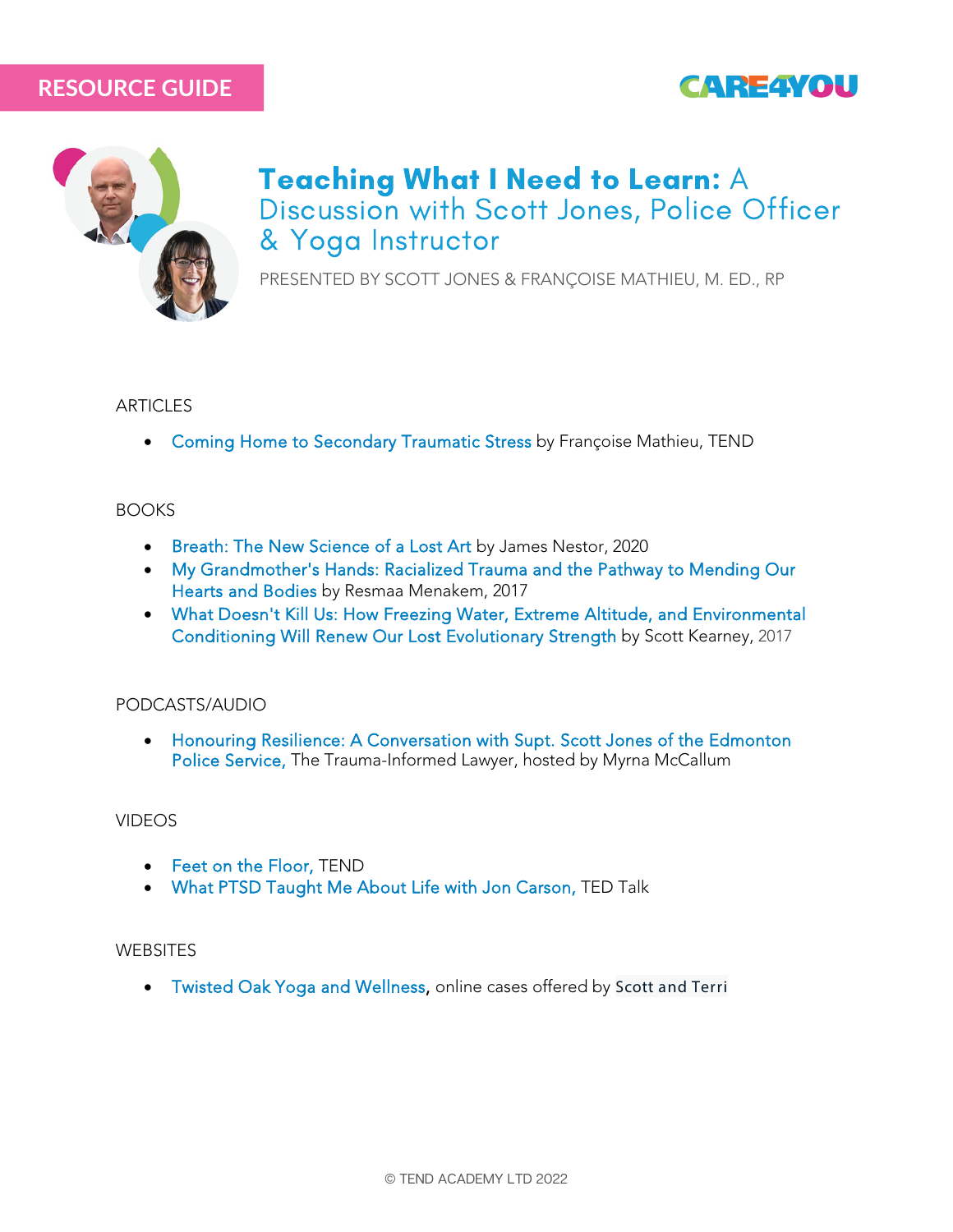



### "You Don't Have to Be the Boss to Be a Leader": A Discussion on Psychological **Safety**

PRESENTED BY TAMSYN BRENNAN, MSW, RSW, MBA, N SIRTISKY, MSSW, D.MIN., BCC, RSW, & PRASANNA KARIYAWANSA, RSW

#### **ARTICLES**

- [Leaders Are People Too: Staying Well During COVID-19 an interview with Dr.](https://www.tendacademy.ca/leaders-are-people-too/) [Patricia Fisher](https://www.tendacademy.ca/leaders-are-people-too/) by TEND
- [Managers: Compassion and Accountability aren't Mutually Exclusive](https://hbr.org/2021/08/managers-compassion-and-accountability-arent-mutually-exclusive) by Amy Callo, Harvard Business Review
- [Today, Spare a Thought for the Call Centre Operators](https://www.tendacademy.ca/spare-a-thought-for-call-centre-operators/) by Françoise Mathieu, TEND

#### **BOOKS**

- [Building Resilient Teams: Facilitating Workplace Wellness & Organizational Health in](https://www.tendacademy.ca/product/e-book-building-resilient-teams/) [Trauma-Exposed Environments](https://www.tendacademy.ca/product/e-book-building-resilient-teams/) by Patricia Fisher, 2015
- [The Fearless Organization: Creating Psychological Safety in the Workplace for](https://fearlessorganization.com/the-fearless-organization) [Learning, Innovation, and Growth](https://fearlessorganization.com/the-fearless-organization) by Amy Edmundson, 2018
- [Humble Inquiry, Second Edition: The Gentle Art of Asking Instead of Telling](https://www.chapters.indigo.ca/en-ca/books/humble-inquiry-second-edition-the/9781523092628-item.html) by Edgar H. Schein, 2021
- [Just Culture: Balancing Safety and Accountability](https://www.cavershambooksellers.com/search/147247578X) by Sidney Dekker
- [Resilience, Balance & Meaning Workbook: Supporting Our Lives and Our Work in](https://www.tendacademy.ca/product/e-book-resilience-balance-meaning-workbook/) [High-Stress, Trauma-Exposed Workplaces](https://www.tendacademy.ca/product/e-book-resilience-balance-meaning-workbook/) by Patricia Fisher, 2016

#### ONLINE COURSES

- [Organizational Health in Trauma-Exposed Environments,](https://www.tendacademy.ca/product/organizational-health-in-trauma-exposed-environments/) TEND (use the code CARE4YOU for 10% off)
- [Resilience in Trauma-Exposed Work,](https://www.tendacademy.ca/product/resilience-in-trauma-exposed-work/) TEND (use the code CARE4YOU for 10% off)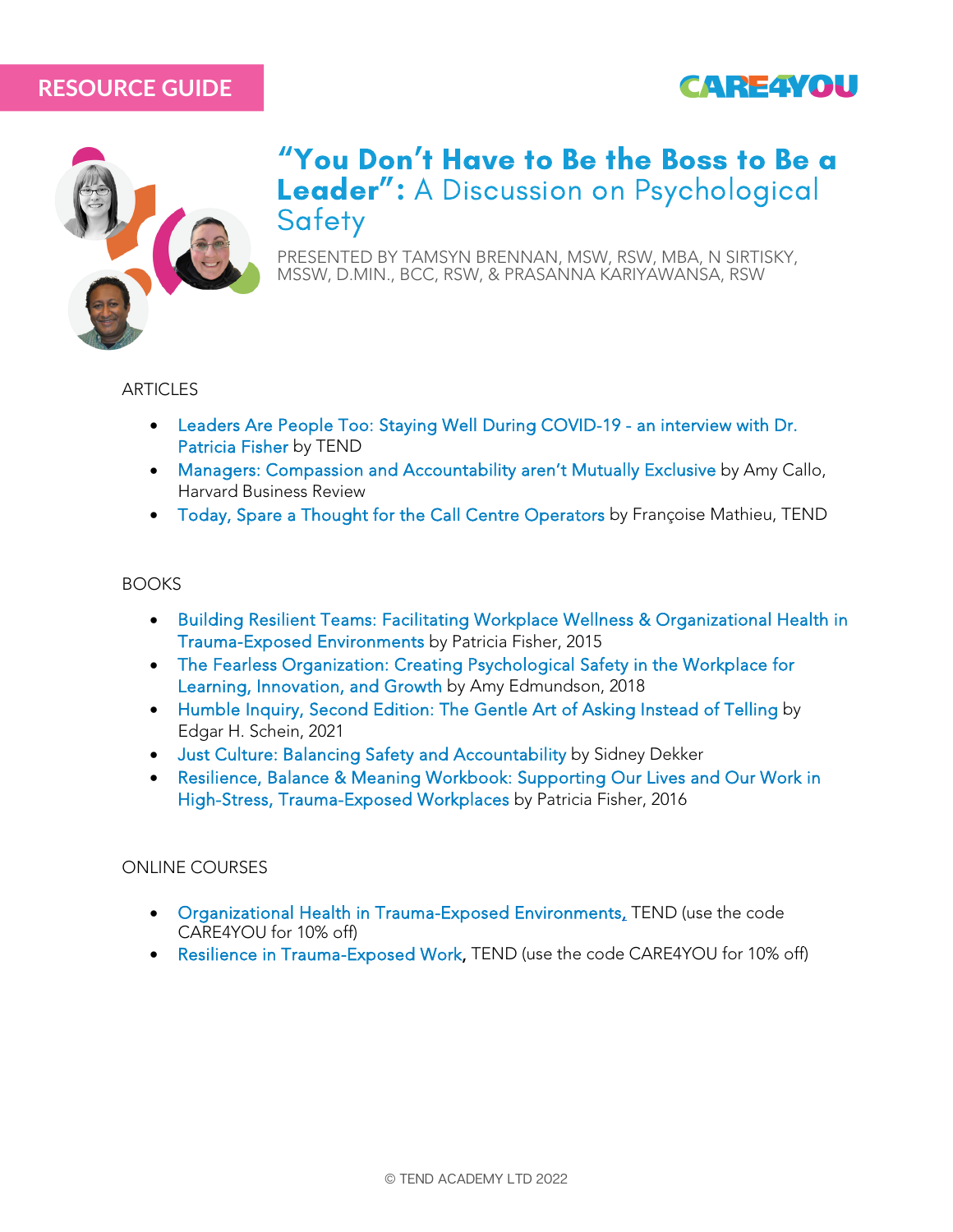



### How Do We Talk About Trauma? A Discussion on Boundaries with Laura Khoudari

PRESENTED BY SARAH STEWART, RSW, & LAURA KHOUDARI, CPT, CES

#### ARTICLES

• [Disappoint Someone Today](https://www.tendacademy.ca/disappoint-someone-today/) by Françoise Mathieu, TEND

#### **BOOKS**

- [The Body Keeps the Score: Brain, Mind, and Body in the Healing of Trauma](https://www.besselvanderkolk.com/resources/the-body-keeps-the-score) by Bessel van der Kolk, 2014
- [Lifting Heavy Things: Healing Trauma One Rep at a Time](https://www.laurakhoudari.com/lifting-heavy-things) by Laura Khoudari, 2021
- [Nurturing Resilience: Helping Clients Move Forward from Developmental Trauma -](https://www.penguinrandomhouse.com/books/562452/nurturing-resilience-by-kathy-l-kain/) [An Integrative Somatic Approach](https://www.penguinrandomhouse.com/books/562452/nurturing-resilience-by-kathy-l-kain/) by Kathy L. Kain and Stephen J. Terrell, 2018
- [Quick Calm: Easy Meditations to Short-Circuit Stress Using Mindfulness and](https://www.quickcalmbook.com/) [Neuroscience](https://www.quickcalmbook.com/) by Jennifer Wolkin, 2021
- [Set Boundaries, Find Peace: A Guide to Reclaiming Yourself](https://www.nedratawwab.com/set-boundaries-find-peace) by Nedra Glover Tawwab, 2021
- [The Set Boundaries Workbook: Practical Exercises for Understanding Your Needs](https://www.nedratawwab.com/set-boundaries-workbook) [and Setting Healthy Limits](https://www.nedratawwab.com/set-boundaries-workbook) by Nedra Glover Tawwab, 2021
- [What Happened to You?: Conversations on Trauma, Resilience, and Healing](https://us.macmillan.com/books/9781250223210/whathappenedtoyou) by Oprah Winfrey & Dr. Bruce Perry, 2021

#### **WEBSITE**

- [LauraKhoudari.com](https://www.laurakhoudari.com/lifting-heavy-things)
- [ResilienceAndRegulation.com](https://www.resilienceandregulation.com/about/)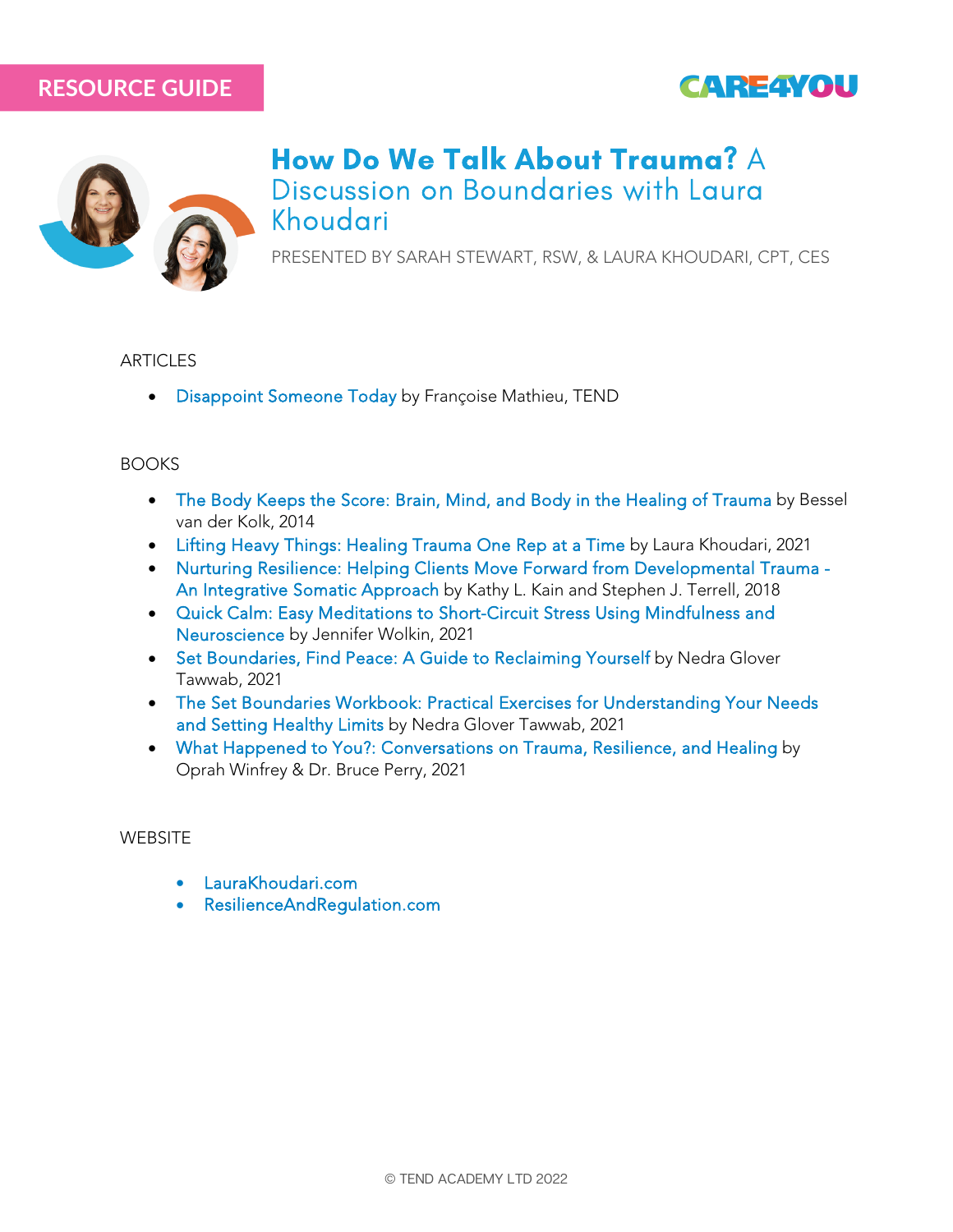



# Who Will Lovingly Hold You Accountable?

PRESENTED BY FRANÇOISE MATHIEU, M. ED., RP

#### **ARTICLES**

- [Empathy and Compassion](https://www.sciencedirect.com/science/article/pii/S0960982214007702) by Tania Singer & Olga M. Klimecki, Science Direct
- [Three Minute Breathing Space,](https://www.tendacademy.ca/wp-content/uploads/2021/05/Three-Minute-Breathing-Space-postcard-TEND-2020.pdf) TEND
- [Today, Spare a Thought for the Call Centre Operators](https://www.tendacademy.ca/spare-a-thought-for-call-centre-operators/) by Françoise Mathieu, TEND

#### ONLINE COURSES

- [Positive Neuroplasticity Training,](https://courses.rickhanson.net/courses/the-positive-neuroplasticity-training) Rick Hanson.net (use the code CARE4YOU for 20% off)
- [Compassion Fatigue 101,](https://www.tendacademy.ca/product/compassion-fatigue-101/) TEND (use the code CARE4YOU for 10% off)

#### **WEBSITE**

- [TEND Resources,](https://www.tendacademy.ca/resources/) TEND Academy
- [Workplace Strategies for Mental Health,](https://www.workplacestrategiesformentalhealth.com/) Canada Life